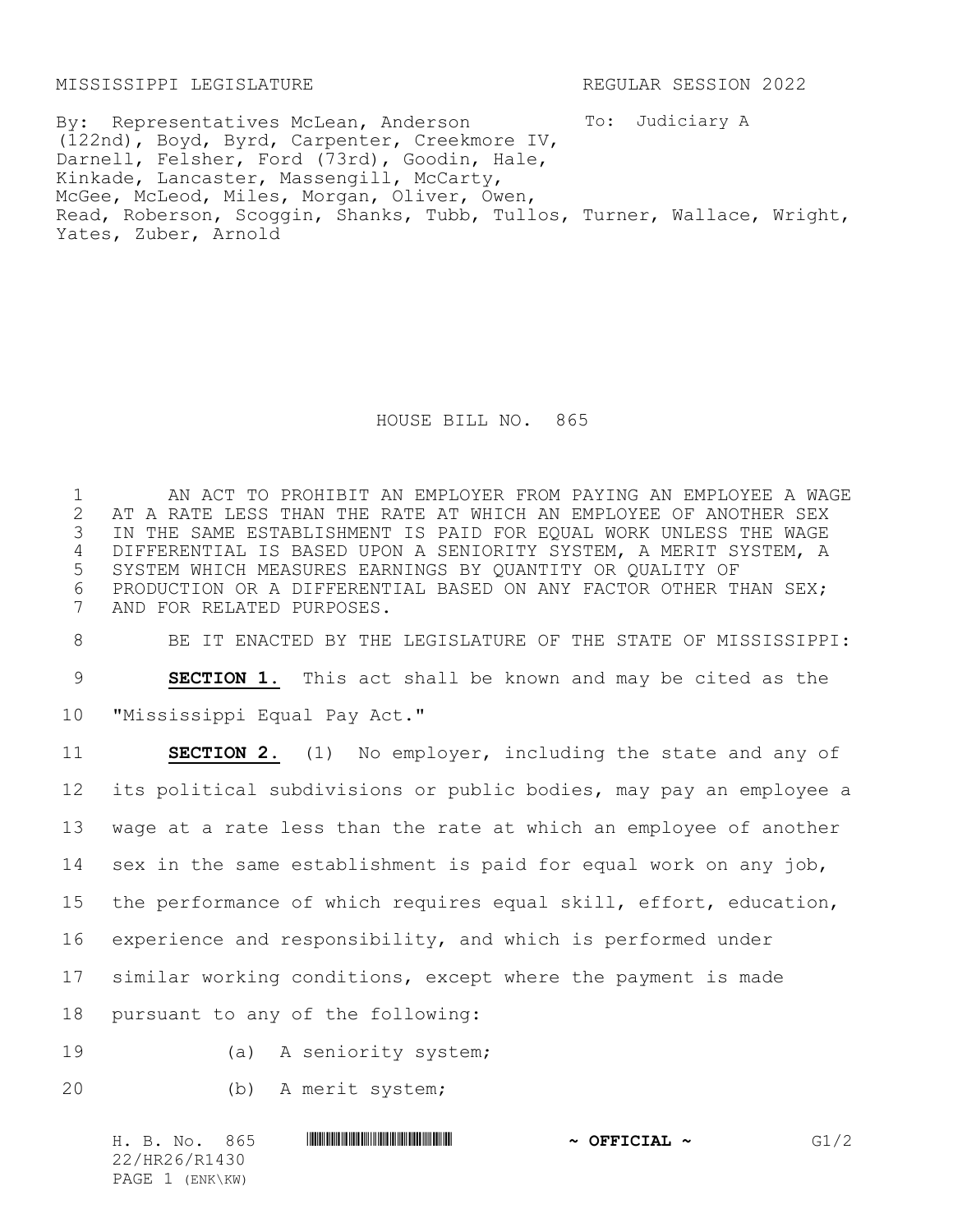(c) A system which measures earnings by quantity or quality of production; or

 (d) A differential based on any factor other than sex. (2) Any employer who violates subsection (1) is liable to the employee affected in an amount equal to the wages, and interest thereon, of which the employee is deprived by reason of the violation.

 (3) An employee who files a claim against his or her employer for a violation of subsection (1) must plead with particularity in demonstrating the following:

 (a) The employee was paid less than someone for equal work despite possessing equal skill, effort, education, experience and responsibility; and

 (b) The applicable wage schedule at issue was or is not correlated to any conditions permissible under subsection (1).

 (4) If an employee recovers an amount under subsection (2), and also files a complaint or brings an action pursuant to the Equal Pay Act of 1963 or Title VII of the Civil Rights Act of 1964, which results in an additional recovery for the same 40 employer conduct for which recovery was had under subsection (2), the employee shall return to the employer the amount recovered under subsection (2), or the amount recovered under federal law, whichever is less.

 (5) A civil action brought under this subsection may be commenced no later than two (2) years from the day the employee

H. B. No. 865 \*HR26/R1430\* **~ OFFICIAL ~** 22/HR26/R1430 PAGE 2 (ENK\KW)